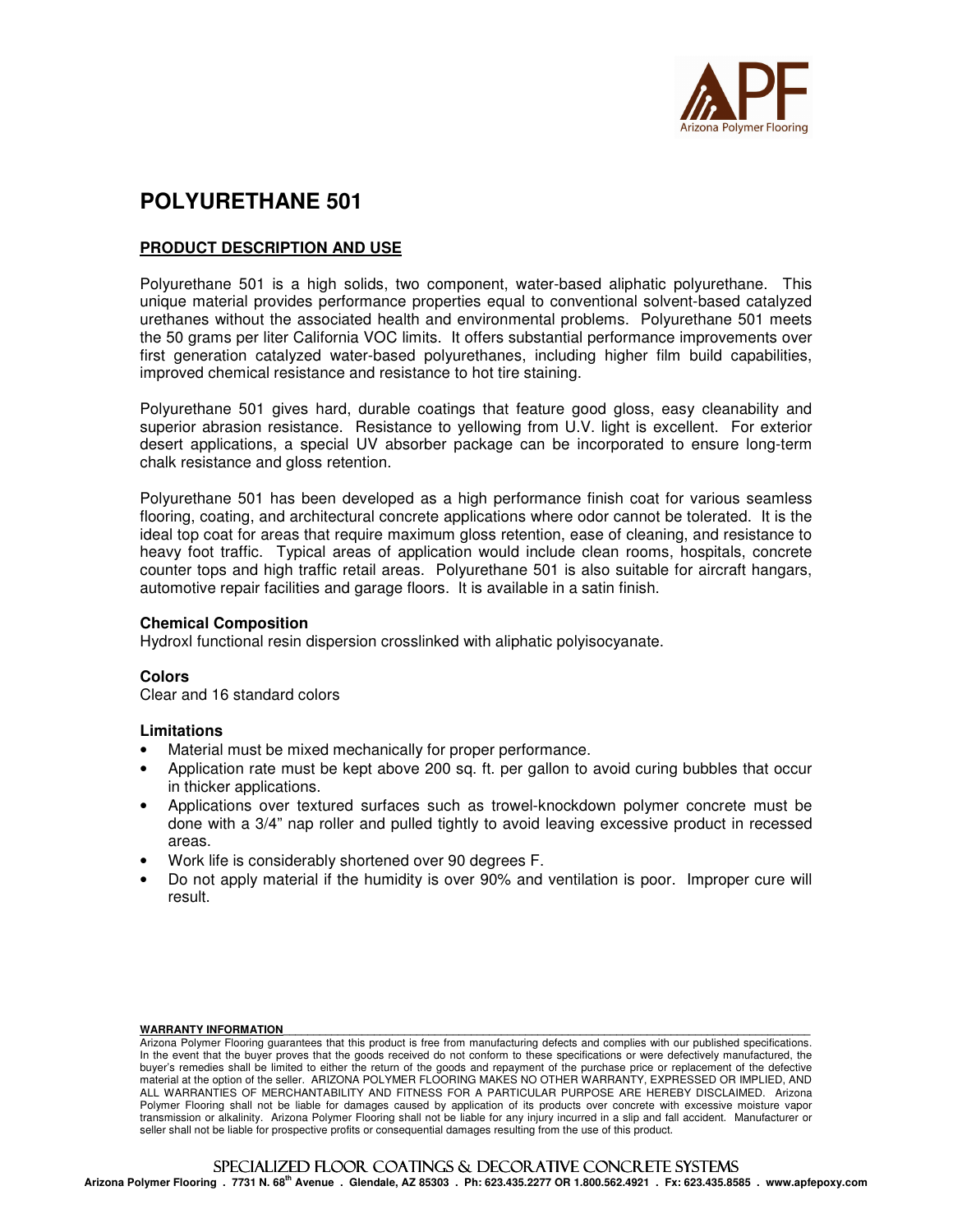# **TECHNICAL DATA**

### **Physical Properties**

| Pot Life is reduced by increasing temperature and/or mass.         |  |
|--------------------------------------------------------------------|--|
| Dry Times (77 degrees, 30% R.H.)                                   |  |
|                                                                    |  |
|                                                                    |  |
|                                                                    |  |
|                                                                    |  |
| Higher temperatures and lower humidity will accelerate cure times. |  |
| Lower temperatures and higher humidity will lengthen cure time.    |  |

#### **Performance Properties**

| Tabor Abrasion - 1000 gm. load 1000 cycles, CS 17 wheel 39 mg. loss |  |
|---------------------------------------------------------------------|--|

### **CHEMICAL AND STAIN RESISTANCE (ASTM D-1308 24 HOUR IMMERSION)**

#### **GENERAL INFORMATION**

### **Moisture Vapor Emissions/Alkalinity Precautions**

All interior concrete floors not poured over an effective moisture vapor retarder are subject to possible moisture vapor transmission and related high levels of alkalinity that may lead to blistering and failure of the coating system. It is the coating applicator's responsibility to conduct calcium chloride and relative humidity probe testing to determine if excessive levels of vapor emissions or alkalinity are present before applying any coatings. These test kits are available from APF. Arizona Polymer Flooring and its sales agents will not be responsible for coating failures due to undetected moisture vapor emissions or related high levels of alkalinity.

#### **Surface Preparation**

Surface must be clean, structurally sound and free of chalk, wax, loose paint or curing compounds. Application over concrete requires the use of a primer. Previously coated surfaces must be mechanically cleaned and abraded with 100 grit sandpaper or sanding screen to ensure intercoat adhesion.